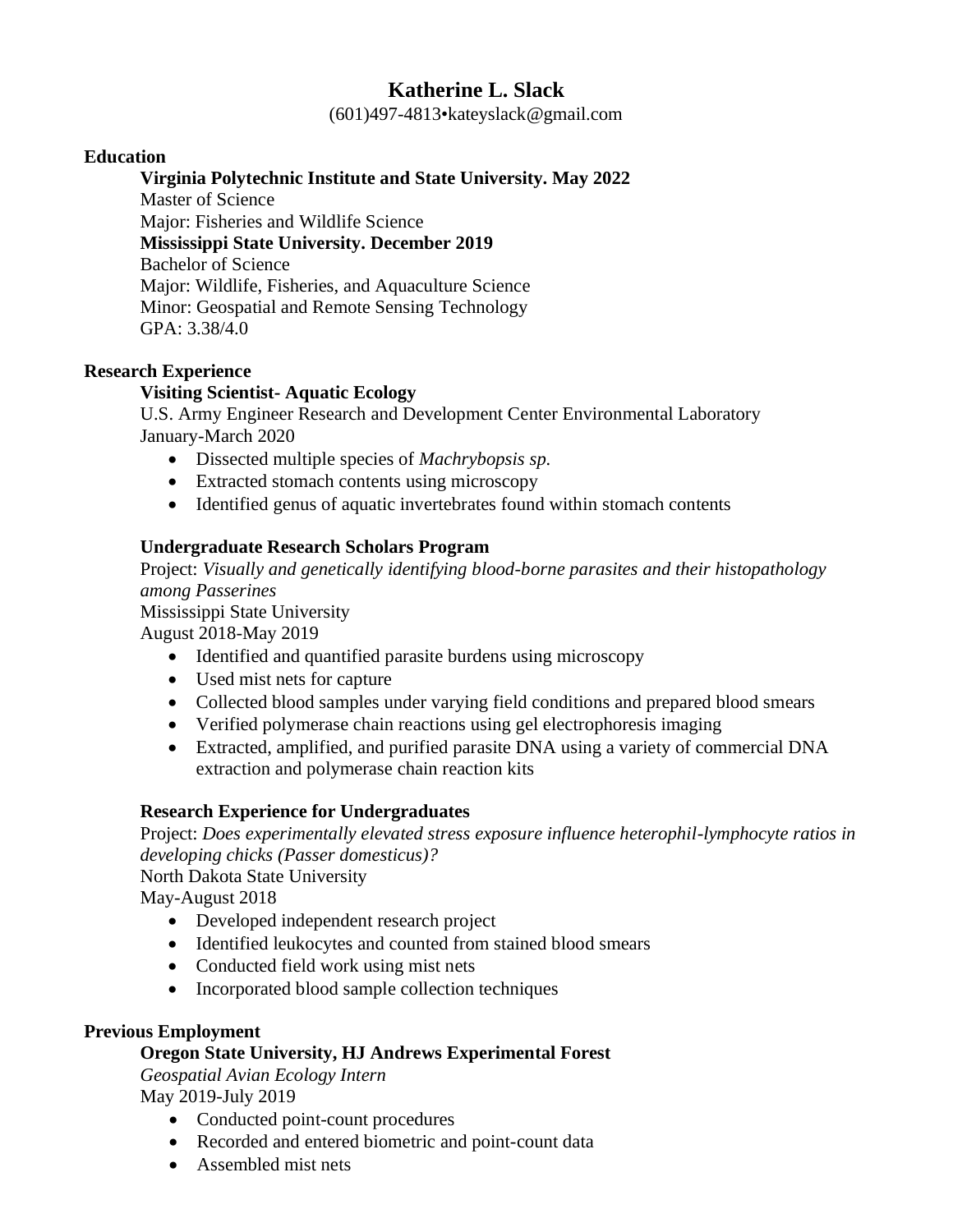- Extracted and banded Passerines
- Hiked under strenuous conditions across rough terrain with sampling gear
- Accessed Remote field locations using GPS navigations and waypoints
- Executed solo off-trail navigation
- Measured biometrics and banded Hermit Warblers
- Retrieved Geotag data from individual birds
- Retrieved data from HOBO data logger and performed maintenance
- Traveled forest roads in rough mountainous terrain with 4-wheel drive vehicle

# **United States Forest Service, De Soto National Forest**

*Endangered Species Wildlife Ecology Intern* May 2017-August 2017

- Conducted regular meetings and develop outreach programs
- Data collection and interpretation using GPS and mapping
- Worked under field conditions with high humidity and temperature
- Habitat management for federally listed endangered species

Dusky Gopher Frog- *Lithobates sevosus*

- Managed habitat around research facility
- Maintained breeding pond and research enclosures
- Manually prepared habitat for upcoming contract inserts
- Surveyed for potential natural cavities

Gopher Tortoise- *Gopherus polyphemus*

- Field training with The Nature Conservancy collecting Gopher Tortoise eggs for head start program and research
- Conducted Gopher Tortoise burrow surveys on Forest Service property

Black Pine Snake- *Pituophis melanoleucus*

- Installed and maintained equipment and prototype reptile live capture traps
- Handled reptiles, amphibians, and rodents
- Collected and recorded data including measurements (weight and length) and PIT tagging reptiles

Red Cockaded Woodpecker- *Leuconotopicus borealis*

- Used telescopic camera to monitor nesting cavity condition
- Used scope to track movement and reproduction
- GPS for navigation and spatial data collection
- Climbed using Swedish ladders and rope harness
- Surveyed for Federally Threatened species for future Red Cockaded Woodpecker Recruitment sites on Forest Service property

Additional experience

- Checked water quality of local creeks and streams
- Conducted field safety meetings
- Surveyed for rare upland Citronelle pond depression (Grady ponds) for future research
- Gained familiarity with longleaf ecosystem and endangered fauna
- Lead educational programs and presentations for outreach programs
- Assisted in prescribed burn in critically endangered species habitat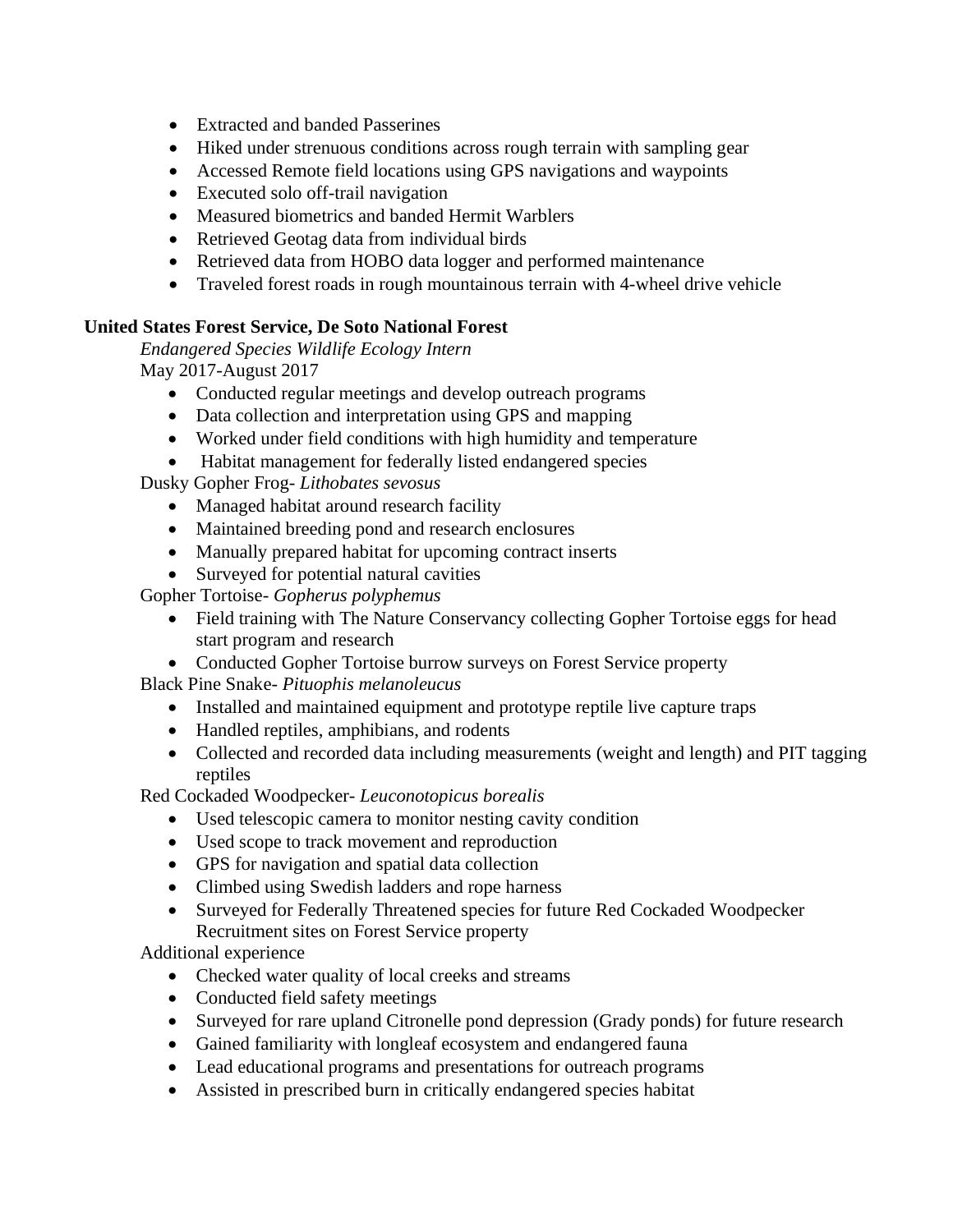**Skills**

- GPS navigation and data collection
- Navigation with topographic maps and compass
- ArcGIS
- Microsoft Word, Access, and Excel
- Mist netting
- Bird banding
- Handling wild animals in field conditions

# **Professional Experience/Certifications**

*Bankhead National Forest- May2018*

- Birding by Ear Boot Camp
- United States Forest Service

*De Soto National Forest- July 2017*

- Completion of S-130 Firefighter Training
- United States Forest Service

### **Involvement**

Delta Gamma sorority- Delta Lambda Chapter (2015-2018)

- Director of Sorority and Fraternity events
- Director of Environmental Awareness

Shadowing at Mississippi State University School of Veterinary Medicine (2015-2016)

• Over one-hundred hours under multiple Veterinarian instructors

College Ambassador- College of Forest Resources (2016-2019)

- Liaison between perspective students, current students, and alumni
- Professional contact with faculty and potential students

Volunteer hours for the Wildlife Department at The College of Forest Resources (2016)

- Identifying and tagging species based on taxonomy
- Individually classify specimens in order to form a digital catalog that would be used for a public collection, capable of online access
- Identifying bat roosts using mapping and GPS unit
- Invertebrate tissue analysis within soil samples

#### **Presentations**

**Slack, Katherine L**., Thomas G. Rosser, Scott A. Rush. 2019. Mississippi State University *Morphological and molecular survey of avian haemosporidians of Passerine hosts banded in Oktibbeha County, Mississippi* Southeastern Society of Parasitology, April 2019. Athens, Georgia

**Slack, Katherine L**., Thomas G. Rosser, Scott A. Rush.2019. Mississippi State University *Morphological and molecular survey of avian haemosporidians of Passerine hosts banded in Oktibbeha County, Mississippi* [Poster] Mississippi State University's 2019 Summer Undergraduate Research Symposium, April 2019. Starkville, Mississippi

**Slack, Katherine L**., Vangorder-Braid, Jennifer; Sirman, A.E.; Heidinger, Britt; Mississippi State University; North Dakota State University *Does experimentally elevated stress exposure influence*